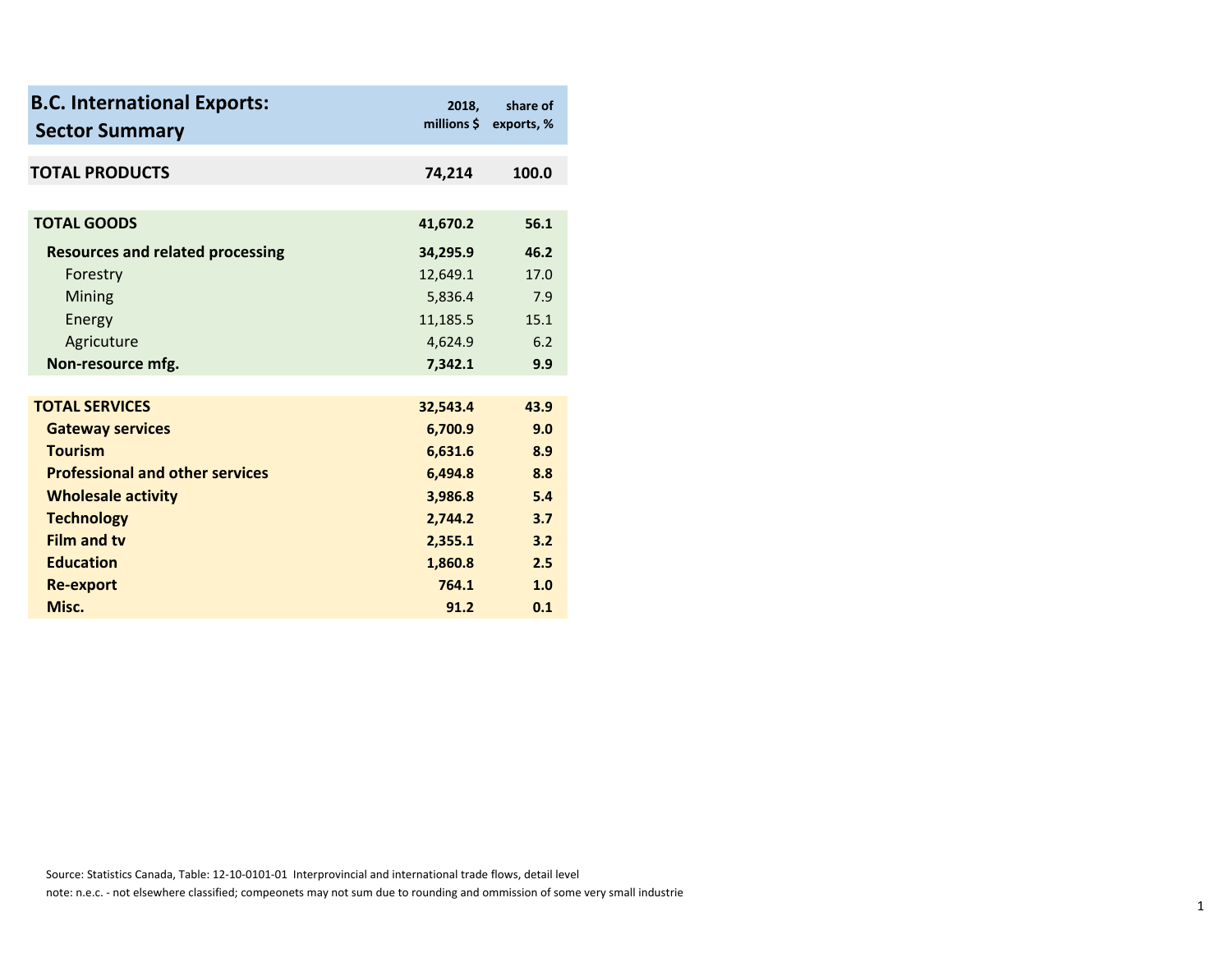| <b>B.C. Exports: Industry Detail</b>        | 2018,    | share of<br>millions \$ exports, % | <b>B.C. Exports: Industry Detail</b>                 | 2018,<br>millions \$ | share of<br>exports, % |
|---------------------------------------------|----------|------------------------------------|------------------------------------------------------|----------------------|------------------------|
| <b>Resources and related processing</b>     | 34,295.9 | 46.2                               | <b>Agricuture</b>                                    | 4,624.9              | 6.2                    |
| <b>Forestry</b>                             | 12,649.1 | 17.0                               | Fish, shellfish and other fishery products           | 993.3                | 1.3                    |
| Softwood lumber                             | 6,107.0  | 8.2                                | Cannabis plants, seeds and flowering tops            | 849.8                | 1.1                    |
| Wood pulp                                   | 3,659.7  | 4.9                                | Prepared and packaged seafood                        | 379.0                | 0.5                    |
| Paper (except newsprint)                    | 599.9    | 0.8                                | Fresh vegetables                                     | 377.0                | 0.5                    |
| Logs and bolts                              | 598.6    | 0.8                                | Preserved fruit and vegetables                       | 361.5                | 0.5                    |
| Reconstituted wood products                 | 472.8    | 0.6                                | Fresh fruit and nuts                                 | 303.7                | 0.4                    |
| Veneer and plywood                          | 471.5    | 0.6                                | Other food products, n.e.c.                          | 268.0                | 0.4                    |
| Other sawmill prod.                         | 270.7    | 0.4                                | Cookies, crackers and baked sweet goods              | 182.0                | 0.2                    |
| Wood products, n.e.c.                       | 170.0    | 0.2                                | Floriculture and nursery prod. (except cannabis), ar | 105.4                | 0.1                    |
| Newsprint                                   | 128.6    | 0.2                                | Alcoholic beverages for immediate consumption        | 104.7                | 0.1                    |
| Wood trusses and engineered wood members    | 93.8     | 0.1                                | <b>Confectionery products</b>                        | 81.2                 | 0.1                    |
| Other converted paper prod.                 | 26.6     | 0.0                                | Processed meat products, other miscellaneous mea     | 72.3                 | 0.1                    |
| Rough untreated poles, posts and piling     | 32.4     | 0.0                                | Carbonated and non-carbonated drinks, bottled wa     | 60.4                 | 0.1                    |
| Waste and scrap of wood and by-products     | 8.3      | 0.0                                | Coffee and tea                                       | 55.5                 | 0.1                    |
| Wood chips                                  | 6.6      | 0.0                                | Flour and other grain mill products                  | 54.6                 | 0.1                    |
| Pulpwood                                    | 1.6      | 0.0                                | Flavouring syrups, seasonings and dressings          | 53.7                 | 0.1                    |
| Paperboard                                  | 1.0      | 0.0                                | <b>Snack food products</b>                           | 43.4                 | 0.1                    |
|                                             |          |                                    | Wine and brandy                                      | 39.5                 | 0.1                    |
| <b>Mining</b>                               | 5,836.4  | 7.9                                | Other animal feed                                    | 38.8                 | 0.1                    |
| Copper ores and concentrates                | 2,605.7  | 3.5                                | Other miscellaneous crop products                    | 32.1                 | 0.0                    |
| Other unwrought non-ferrous metals          | 1,346.6  | 1.8                                | Cattle and calves                                    | 35.3                 | 0.0                    |
| Unwrought aluminum including alloys         | 1,263.7  | 1.7                                | Fresh and frozen poultry of all types                | 34.7                 | 0.0                    |
| Unwrought precious metals including alloys  | 190.1    | 0.3                                | Processed fluid milk and milk products               | 30.5                 | 0.0                    |
| Other metal ores and concentrates           | 153.3    | 0.2                                | Breakfast cereal and other cereal products           | 27.2                 | 0.0                    |
| Gold and silver ores and concentrates       | 150.8    | 0.2                                | Dog and cat food                                     | 23.2                 | 0.0                    |
| Sand, gravel, clay, and refractory minerals | 40.9     | 0.1                                | <b>Beer</b>                                          | 18.0                 | 0.0                    |
| Non-metallic mineral products, n.e.c.       | 38.3     | 0.1                                |                                                      |                      |                        |
| Lead and zinc ores and concentrates         | 22.1     | 0.0                                |                                                      |                      |                        |
| Stone                                       | 13.8     | 0.0                                |                                                      |                      |                        |
| Non-metallic minerals (except diamonds)     | 11.1     | 0.0                                |                                                      |                      |                        |

## **2018, millions \$ exports, % share of related processing 34,295.9 46.2 Agricuture 4,624.9 6.2 Fish, shellfish and other fishery products 993.3 1.3** Cannabis plants, seeds and flowering tops 849.8 1.1 Prepared and packaged seafood 379.0 0.5 Paper (except newspring) 599.9 of the state of the state  $377.0$  0.5  $0.5$ Preserved fruit and vegetables 361.5 0.5 Fresh fruit and nuts 172.8 and nuts 472.8 Fresh fruit and nuts 303.7 and 172.8 and 172.8 and 172.8 and 172.8 and 172.8 and 172.8 and 172.8 and 172.8 and 172.8 and 172.8 and 172.8 and 172.8 and 172.8 and 172.8 and 172.8 and Plymont 171.5 0.6 Other food products, n.e.c. 268.0 0.4 Cookies, crackers and baked sweet goods 182.0 0.2 Floriculture and nursery prod. (except cannabis), ar 105.4 0.1 Alcoholic beverages for immediate consumption 104.7 0.1 trustses and engineered works and engineered works and engineered works and engineered works and engineered works 81.2 0.1 O.1 Processed meat products, other miscellaneous mea 72.3 0.1 Carbonated and non-carbonated drinks, bottled wa 60.4 0.1 d scrap of wood and by‐products and the scrap of the scrap of tea 55.5 0.1 Coffee and tea 55.5 0.1 Coffee and tea Flour and other grain mill products 54.6 0.1 Pulaupwood 1.6 Playouring syrups, seasonings and dressings 53.7 6.1 Paperboard 1.0 Snack food products 1.0 Snack food products 1.0 Snack food products 1.0 Snack food products 1.0 Snack food products 1.0 Snack food products 1.0 Snack food products 1.0 Snack food products 1.0 Snack food prod Wine and brandy 39.5 0.1 Other miscellaneous crop products 32.1 0.0 unwrought non-ferrous metals 1,35.3 0.0 Eresh and frozen poultry of all types 34.7 a.m. 1.7 Fresh and frozen poultry of all types 34.7 Processed fluid milk and milk products 30.5 0.0 Breakfast cereal and other cereal products 27.2 0.0 **Dog and cat food** 23.2 0.0 **Exports: Industry Detail B.C. Exports: Industry Detail**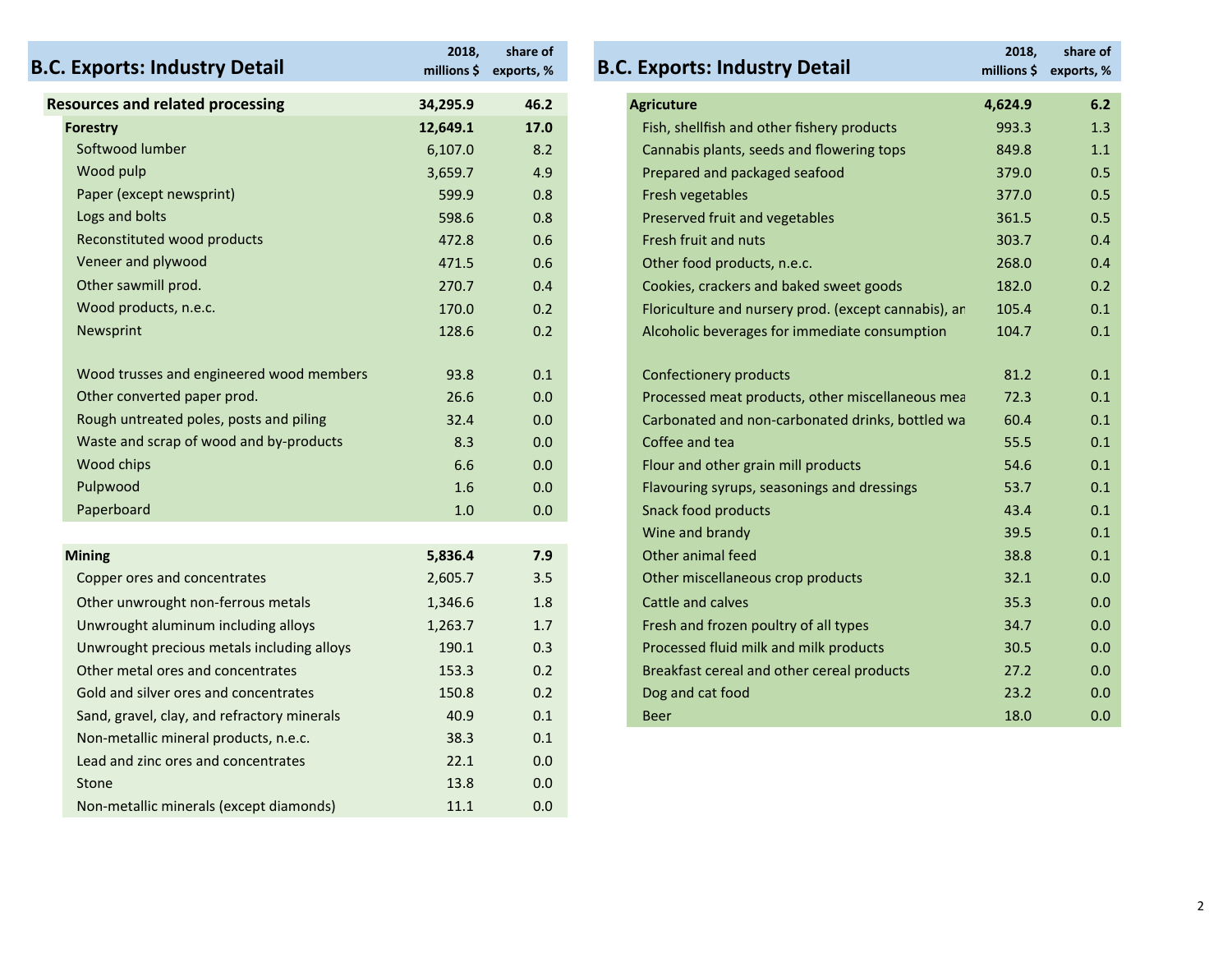| <b>B.C. Exports: Industry Detail</b>                | 2018,    | share of<br>millions \$ exports, % | <b>B.C. Exports: Industry Detail</b>                 | 2018, | share of<br>millions \$ exports, % |
|-----------------------------------------------------|----------|------------------------------------|------------------------------------------------------|-------|------------------------------------|
| <b>Energy</b>                                       | 11,185.5 | 15.1                               | Non-resource mfg. con't                              |       |                                    |
| Coal (mostly met)                                   | 5,824.6  | 7.8                                | Switchgear, switchboards, relays & industrial contro | 170.6 | 0.2                                |
| Natural gas                                         | 2,119.0  | 2.9                                | Other architectural metal products                   | 155.1 | 0.2                                |
| Conventional crude oil                              | 952.8    | 1.3                                | Other miscellaneous manufactured products            | 153.3 | 0.2                                |
| Electricity                                         | 573.4    | 0.8                                | Logging, mining and construction machinery and ec    | 152.4 | 0.2                                |
| Transport. of natural gas by pipeline               | 496.9    | 0.7                                | <b>Lighting fixtures</b>                             | 150.9 | 0.2                                |
| Solid fuel products, n.e.c.                         | 403.8    | 0.5                                | Commercial and service industry machinery            | 143.4 | 0.2                                |
| Motor gasoline                                      | 249.9    | 0.3                                | Perfumes and toiletries                              | 131.3 | 0.2                                |
| Transportation of crude oil by pipeline             | 237.5    | 0.3                                | <b>Household furniture</b>                           | 129.2 | 0.2                                |
| <b>Aviation fuel</b>                                | 160.8    | 0.2                                | Other miscellaneous motor vehicle parts              | 127.5 | 0.2                                |
| Heavy fuel oils                                     | 73.7     | 0.1                                | Cement                                               | 127.3 | 0.2                                |
| Natural gas liquids and related products            | 38.7     | 0.1                                | Computers, computer peripherals and parts            | 123.2 | 0.2                                |
| Lubricants and other petroleum refinery products    | 22.6     | 0.0                                | Textile products, n.e.c.                             | 104.6 | 0.1                                |
| Diesel and biodiesel fuels                          | 21.7     | 0.0                                | Men's, women's, boys' and girls' clothing            | 85.0  | 0.1                                |
| Light fuel oils                                     | 7.4      | 0.0                                | Cold-rolled iron or steel products                   | 79.6  | 0.1                                |
| Fuel wood                                           | 2.7      | 0.0                                | Sporting and athletic goods                          | 78.7  | 0.1                                |
|                                                     |          |                                    | Motor vehicle electrical and electronic equip.       | 76.3  | 0.1                                |
| Non-resource mfg.                                   | 7,342.1  | 9.9                                | Wood windows and doors                               | 61.5  | 0.1                                |
| Measuring, control and scientific instruments       | 587.5    | 0.8                                | Plastic films and non-rigid sheets                   | 70.0  | 0.1                                |
| Other industry-specific machinery                   | 479.0    | 0.6                                | <b>Medical devices</b>                               | 60.7  | 0.1                                |
| Pharmaceutical and medicinal products               | 365.2    | 0.5                                | Soaps and cleaning compounds                         | 59.0  | 0.1                                |
| Other communications equipment                      | 269.4    | 0.4                                | Fabricated metal products, n.e.c.                    | 56.5  | 0.1                                |
| Aircraft parts and other aerospace equipment        | 261.6    | 0.4                                | <b>Plastic resins</b>                                | 56.0  | 0.1                                |
| Other basic inorganic chemicals                     | 243.4    | 0.3                                | Metalworking machinery and industrial moulds         | 54.7  | 0.1                                |
| <b>Pumps and compressors</b>                        | 237.9    | 0.3                                | Jewellery and silverware                             | 53.2  | 0.1                                |
| Heating and cooling equipment                       | 226.5    | 0.3                                | Motor vehicle bodies & special purpose motor vehi    | 52.9  | 0.1                                |
| Plastic products, n.e.c.                            | 221.8    | 0.3                                | Paints, coatings and adhesive products               | 52.8  | 0.1                                |
| Other electrical equipment and components           | 210.5    | 0.3                                | <b>Batteries and battery chargers</b>                | 48.9  | 0.1                                |
| Material handling equipment                         | 197.9    | 0.3                                | Telephone apparatus                                  | 48.0  | 0.1                                |
| Other miscellaneous general-purpose mach.           | 182.6    | 0.2                                | <b>Ships</b>                                         | 48.0  | 0.1                                |
| Printed and integrated circuits, semiconductors and | 182.3    | 0.2                                | Chemical products, n.e.c.                            | 47.3  | 0.1                                |

| orts: Industry Detail                          | 2018,<br>millions \$ | share of<br>exports, % | <b>B.C. Exports: Industry Detail</b>                 | 2018,<br>millions \$ | share of<br>exports, % |
|------------------------------------------------|----------------------|------------------------|------------------------------------------------------|----------------------|------------------------|
|                                                | 11,185.5             | 15.1                   | Non-resource mfg. con't                              |                      |                        |
| (mostly met)                                   | 5,824.6              | 7.8                    | Switchgear, switchboards, relays & industrial contro | 170.6                | 0.2                    |
| ral gas                                        | 2,119.0              | 2.9                    | Other architectural metal products                   | 155.1                | 0.2                    |
| entional crude oil                             | 952.8                | 1.3                    | Other miscellaneous manufactured products            | 153.3                | 0.2                    |
| ricity                                         | 573.4                | 0.8                    | Logging, mining and construction machinery and ec    | 152.4                | 0.2                    |
| sport. of natural gas by pipeline              | 496.9                | 0.7                    | <b>Lighting fixtures</b>                             | 150.9                | 0.2                    |
| fuel products, n.e.c.                          | 403.8                | 0.5                    | Commercial and service industry machinery            | 143.4                | 0.2                    |
| or gasoline                                    | 249.9                | 0.3                    | Perfumes and toiletries                              | 131.3                | 0.2                    |
| sportation of crude oil by pipeline            | 237.5                | 0.3                    | <b>Household furniture</b>                           | 129.2                | 0.2                    |
| ion fuel                                       | 160.8                | 0.2                    | Other miscellaneous motor vehicle parts              | 127.5                | 0.2                    |
| y fuel oils                                    | 73.7                 | 0.1                    | Cement                                               | 127.3                | 0.2                    |
| ral gas liquids and related products           | 38.7                 | 0.1                    | Computers, computer peripherals and parts            | 123.2                | 0.2                    |
| cants and other petroleum refinery products    | 22.6                 | 0.0                    | Textile products, n.e.c.                             | 104.6                | 0.1                    |
| el and biodiesel fuels                         | 21.7                 | 0.0                    | Men's, women's, boys' and girls' clothing            | 85.0                 | 0.1                    |
| fuel oils                                      | 7.4                  | 0.0                    | Cold-rolled iron or steel products                   | 79.6                 | 0.1                    |
| wood                                           | 2.7                  | 0.0                    | Sporting and athletic goods                          | 78.7                 | 0.1                    |
|                                                |                      |                        | Motor vehicle electrical and electronic equip.       | 76.3                 | 0.1                    |
| ource mfg.                                     | 7,342.1              | 9.9                    | Wood windows and doors                               | 61.5                 | 0.1                    |
| suring, control and scientific instruments     | 587.5                | 0.8                    | Plastic films and non-rigid sheets                   | 70.0                 | 0.1                    |
| r industry-specific machinery                  | 479.0                | 0.6                    | <b>Medical devices</b>                               | 60.7                 | 0.1                    |
| maceutical and medicinal products              | 365.2                | 0.5                    | Soaps and cleaning compounds                         | 59.0                 | 0.1                    |
| r communications equipment                     | 269.4                | 0.4                    | Fabricated metal products, n.e.c.                    | 56.5                 | 0.1                    |
| aft parts and other aerospace equipment        | 261.6                | 0.4                    | <b>Plastic resins</b>                                | 56.0                 | 0.1                    |
| r basic inorganic chemicals                    | 243.4                | 0.3                    | Metalworking machinery and industrial moulds         | 54.7                 | 0.1                    |
| os and compressors                             | 237.9                | 0.3                    | Jewellery and silverware                             | 53.2                 | 0.1                    |
| ing and cooling equipment                      | 226.5                | 0.3                    | Motor vehicle bodies & special purpose motor vehi    | 52.9                 | 0.1                    |
| ic products, n.e.c.                            | 221.8                | 0.3                    | Paints, coatings and adhesive products               | 52.8                 | 0.1                    |
| r electrical equipment and components          | 210.5                | 0.3                    | <b>Batteries and battery chargers</b>                | 48.9                 | 0.1                    |
| rial handling equipment                        | 197.9                | 0.3                    | Telephone apparatus                                  | 48.0                 | 0.1                    |
| r miscellaneous general-purpose mach.          | 182.6                | 0.2                    | <b>Ships</b>                                         | 48.0                 | 0.1                    |
| ed and integrated circuits, semiconductors and | 1823                 | 0.2                    | Chemical products n e c                              | 47.3                 | $\Omega$ 1             |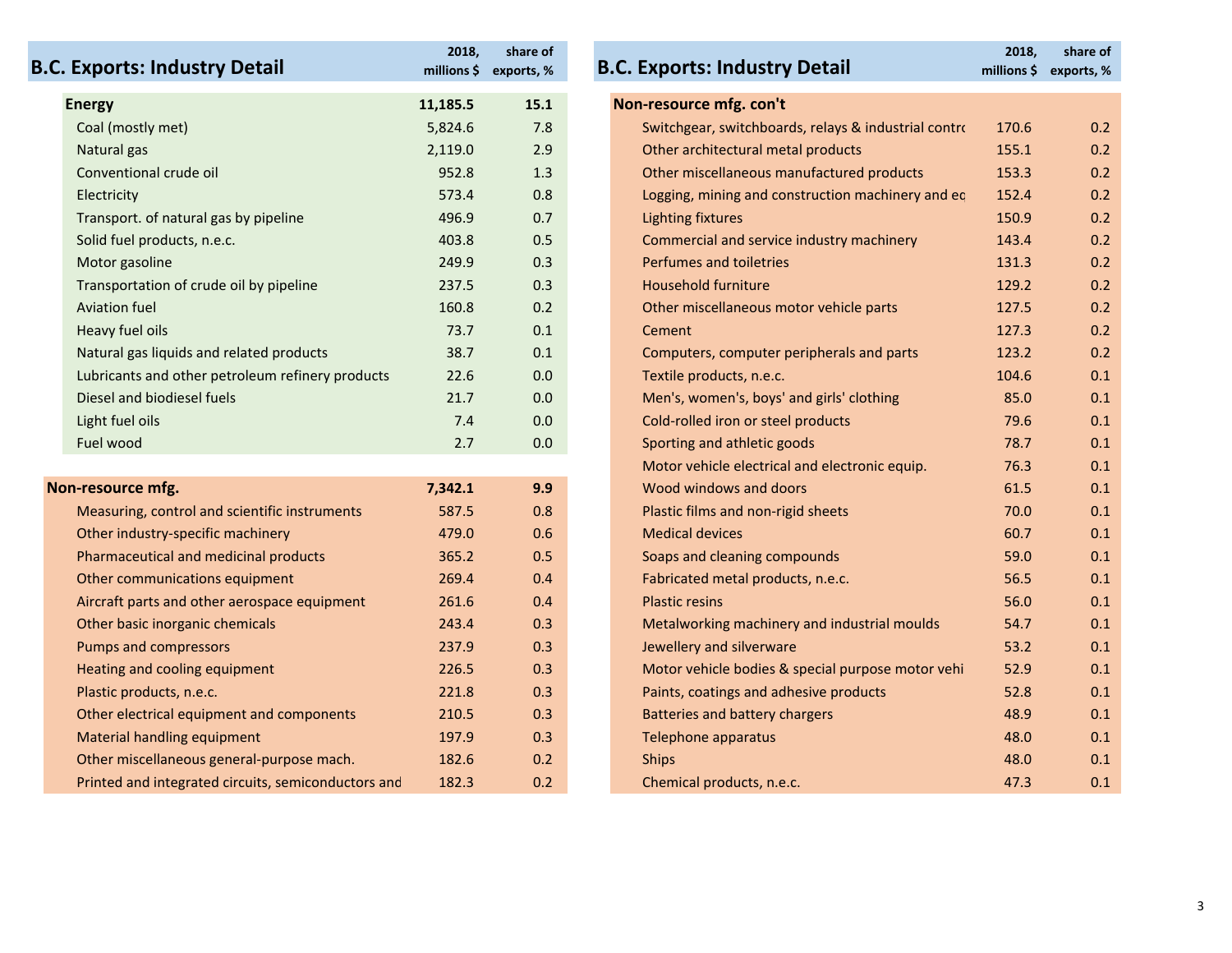## **B.C. Exports: Industry Detail B.C. Exports: Industry Detail**

| Non-resource mfg. con't               |                                                       |      |     | <b>Gateway services</b>                             | 6,700.9 | 9.0 |
|---------------------------------------|-------------------------------------------------------|------|-----|-----------------------------------------------------|---------|-----|
|                                       | Glass (including auto), glass products & containers   | 44.7 | 0.1 | Road transportationservices for specializedfreight  | 1,702.7 | 2.3 |
| Ammonia and chemical fertilizers      |                                                       | 41.9 | 0.1 | Rail freight transportationservices                 | 1,582.8 | 2.1 |
| <b>Books</b>                          |                                                       | 38.4 | 0.1 | Water transportation support, maintenance and re    | 962.3   | 1.3 |
| <b>Electric motors and generators</b> |                                                       | 38.0 | 0.1 | Water freighttransportation services                | 835.6   | 1.1 |
|                                       | Other engine and power transmission equip.            | 38.0 | 0.1 | Warehousing & storage services (except grain)       | 412.6   | 0.6 |
| Aircraft engines                      |                                                       | 37.9 | 0.1 | Freight transport. arrangement & customs brokerin   | 394.3   | 0.5 |
|                                       | Agricultural, lawn and garden machinery and equipi    | 37.8 | 0.1 | Aircraft maintenance and repair services            | 240.5   | 0.3 |
| Wood cabinets and counter tops        |                                                       | 37.1 | 0.0 | Road transportation services for general freight    | 229.8   | 0.3 |
|                                       | Custom manufacturing services (except printing, fin   | 37.1 | 0.0 | Air transportation support services                 | 124.5   | 0.2 |
| Springs and wire products             |                                                       | 37.0 | 0.0 | Road transportation support services                | 79.2    | 0.1 |
| <b>Printed products</b>               |                                                       | 35.8 | 0.0 | Air freight transportation services                 | 53.6    | 0.1 |
|                                       | Medical, dental and personal safety supplies, instru  | 34.4 | 0.0 | Grain storage                                       | 42.3    | 0.1 |
| Wood containers and pallets           |                                                       | 34.2 | 0.0 | Other transportation support services               | 40.8    | 0.1 |
| Boats and personal watercraft         |                                                       | 33.3 | 0.0 |                                                     |         |     |
|                                       | Iron and steel pipes and tubes (except castings)      | 32.0 | 0.0 | <b>Tourism</b>                                      | 6,631.6 | 8.9 |
| Metal valves and pipe fittings        |                                                       | 31.7 | 0.0 | Prepared meals (restaurants etc.)                   | 2,291.1 | 3.1 |
| Other electronic components           |                                                       | 31.0 | 0.0 | Accommodation services for travellers               | 1,431.6 | 1.9 |
|                                       | Hand tools, kitchen utensils and cutlery (except pred | 27.6 | 0.0 | Air passenger transportation services               | 1,432.0 | 1.9 |
|                                       | Plastic and foam building and construction material   | 26.8 | 0.0 | Amusement and rec. services                         | 514.0   | 0.7 |
|                                       | Iron and steel basic shapes and ferro-alloy products  | 23.9 | 0.0 | Recreational vehicle park and recreational camp ser | 202.4   | 0.3 |
|                                       | Motor vehicle gasoline engines and engine parts       | 23.6 | 0.0 | Scenic and sightseeing tour services                | 182.7   | 0.2 |
|                                       | Motor homes, travel trailers and camping trailers     | 23.6 | 0.0 | Admissions to live performing arts performances     | 143.5   | 0.2 |
| Rubber products, n.e.c.               |                                                       | 23.6 | 0.0 | Travel arrangement, reservation and planning servi  | 84.9    | 0.1 |
| Ferrous metal castings                |                                                       | 22.9 | 0.0 | Admissions to live sporting events                  | 83.6    | 0.1 |
|                                       | Boilers, tanks and heavy gauge metal containers       | 22.8 | 0.0 | Water passenger transportation services             | 75.3    | 0.1 |
| Basic organic chemicals, n.e.c.       |                                                       | 22.7 | 0.0 | Interurban and rural bus passenger transportation : | 46.0    | 0.1 |
|                                       | Asphalt (except natural) and asphalt products         | 21.8 | 0.0 | Taxi and limousine services                         | 45.0    | 0.1 |
| <b>Wiring devices</b>                 |                                                       | 20.5 | 0.0 | Other transit and passenger transportation services | 43.6    | 0.1 |
| Other published products              |                                                       | 20.0 | 0.0 | Urban transit services                              | 35.3    | 0.0 |
| Navigational and guidance instruments |                                                       | 19.0 | 0.0 | Parking services                                    | 20.4    | 0.0 |

| <b>Exports: Industry Detail:</b>                      | 2018,           | share of<br>millions \$ exports, % | <b>B.C. Exports: Industry Detail</b>                | 2018,<br>millions \$ exports, % | share of |
|-------------------------------------------------------|-----------------|------------------------------------|-----------------------------------------------------|---------------------------------|----------|
| resource mfg. con't                                   |                 |                                    | <b>Gateway services</b>                             | 6,700.9                         | 9.0      |
| Glass (including auto), glass products & containers   | 44.7            | 0.1                                | Road transportationservices for specializedfreight  | 1,702.7                         | 2.3      |
| <b>Ammonia and chemical fertilizers</b>               | 41.9            | 0.1                                | Rail freight transportationservices                 | 1,582.8                         | 2.1      |
| Books                                                 | 38.4            | 0.1                                | Water transportation support, maintenance and re    | 962.3                           | 1.3      |
| <b>Electric motors and generators</b>                 | 38.0            | 0.1                                | Water freighttransportation services                | 835.6                           | 1.1      |
| Other engine and power transmission equip.            | 38.0            | 0.1                                | Warehousing & storage services (except grain)       | 412.6                           | 0.6      |
| Aircraft engines                                      | 37.9            | 0.1                                | Freight transport. arrangement & customs brokerin   | 394.3                           | 0.5      |
| Agricultural, lawn and garden machinery and equipi    | 37.8            | 0.1                                | Aircraft maintenance and repair services            | 240.5                           | 0.3      |
| Wood cabinets and counter tops                        | 37.1            | 0.0                                | Road transportation services for general freight    | 229.8                           | 0.3      |
| Custom manufacturing services (except printing, fin   | 37.1            | 0.0                                | Air transportation support services                 | 124.5                           | 0.2      |
| Springs and wire products                             | 37.0            | 0.0                                | Road transportation support services                | 79.2                            | 0.1      |
| <b>Printed products</b>                               | 35.8            | 0.0                                | Air freight transportation services                 | 53.6                            | 0.1      |
| Medical, dental and personal safety supplies, instru  | 34.4            | 0.0                                | Grain storage                                       | 42.3                            | 0.1      |
| Wood containers and pallets                           | 34.2            | 0.0                                | Other transportation support services               | 40.8                            | 0.1      |
| Boats and personal watercraft                         | 33.3            | 0.0                                |                                                     |                                 |          |
| Iron and steel pipes and tubes (except castings)      | 32.0            | 0.0                                | <b>Tourism</b>                                      | 6,631.6                         | 8.9      |
| Metal valves and pipe fittings                        | 31.7            | 0.0                                | Prepared meals (restaurants etc.)                   | 2,291.1                         | 3.1      |
| Other electronic components                           | 31.0            | 0.0                                | Accommodation services for travellers               | 1,431.6                         | 1.9      |
| Hand tools, kitchen utensils and cutlery (except pred | 27.6            | 0.0                                | Air passenger transportation services               | 1,432.0                         | 1.9      |
| Plastic and foam building and construction material   | 26.8            | 0.0                                | Amusement and rec. services                         | 514.0                           | 0.7      |
| Iron and steel basic shapes and ferro-alloy products  | 23.9            | 0.0                                | Recreational vehicle park and recreational camp ser | 202.4                           | 0.3      |
| Motor vehicle gasoline engines and engine parts       | 23.6            | 0.0                                | Scenic and sightseeing tour services                | 182.7                           | 0.2      |
| Motor homes, travel trailers and camping trailers     | 23.6            | 0.0                                | Admissions to live performing arts performances     | 143.5                           | 0.2      |
| Rubber products, n.e.c.                               | 23.6            | 0.0                                | Travel arrangement, reservation and planning servi  | 84.9                            | 0.1      |
| <b>Ferrous metal castings</b>                         | 22.9            | 0.0                                | Admissions to live sporting events                  | 83.6                            | 0.1      |
| Boilers, tanks and heavy gauge metal containers       | 22.8            | 0.0                                | Water passenger transportation services             | 75.3                            | 0.1      |
| Basic organic chemicals, n.e.c.                       | 22.7            | 0.0                                | Interurban and rural bus passenger transportation : | 46.0                            | 0.1      |
| Asphalt (except natural) and asphalt products         | 21.8            | 0.0                                | Taxi and limousine services                         | 45.0                            | 0.1      |
| <b>Wiring devices</b>                                 | 20.5            | 0.0                                | Other transit and passenger transportation services | 43.6                            | 0.1      |
| Other published products                              | 20.0            | 0.0                                | Urban transit services                              | 35.3                            | 0.0      |
| Navigational and quidance instruments                 | 10 <sub>n</sub> | $\cap$ $\cap$                      | Darking convices                                    | 20A                             | $\cap$   |